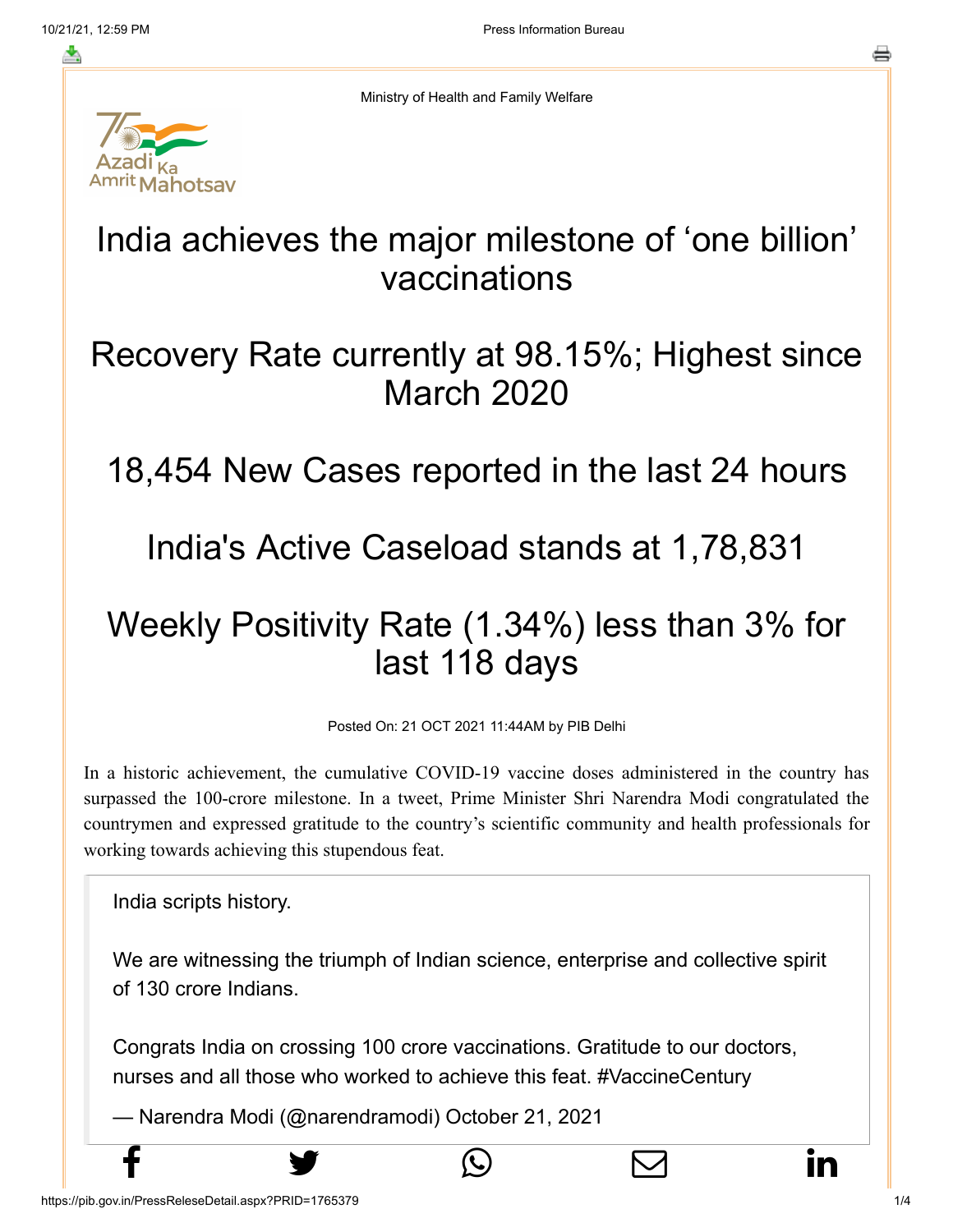[The Union Healt](http://www.facebook.com/share.php?u=https://pib.gov.in/PressReleasePage.aspx?PRID=1765379)[h Minister Dr. Mansuk](https://twitter.com/intent/tweet?url=https://pib.gov.in/PressReleasePage.aspx?PRID=1765379&text=India%20achieves%20the%20major%20milestone%20of%20%E2%80%98one%20billion%E2%80%99%20vaccinations)[h Mandaviya also con](https://api.whatsapp.com/send?text=https://pib.gov.in/PressReleasePage.aspx?PRID=1765379)[gratulated the country](https://mail.google.com/mail/?view=cm&fs=1&tf=1&to=&su=India%20achieves%20the%20major%20milestone%20of%20%E2%80%98one%20billion%E2%80%99%20vaccinations&body=https://pib.gov.in/PressReleasePage.aspx?PRID=1765379&ui=2&tf=1&pli=1) [on achieving this](https://www.linkedin.com/shareArticle?mini=true&url=https://pib.gov.in/PressReleasePage.aspx?PRID=1765379&title=India%20achieves%20the%20major%20milestone%20of%20%E2%80%98one%20billion%E2%80%99%20vaccinations&summary=My%20favorite%20developer%20program&source=LinkedIn) landmark.

बधाई हो भारत!

दूरदर्शी प्रधानमंत्री श्री [@NarendraModi](https://twitter.com/narendramodi?ref_src=twsrc%5Etfw) जी के समर्थ नेतृत्व का यह प्रतिफल है। [#VaccineCentury](https://twitter.com/hashtag/VaccineCentury?src=hash&ref_src=twsrc%5Etfw) [pic.twitter.com/11HCWNpFan](https://t.co/11HCWNpFan)

— Dr Mansukh Mandaviya (@mansukhmandviya) [October 21, 2021](https://twitter.com/mansukhmandviya/status/1451040097424470018?ref_src=twsrc%5Etfw)

The recovery of **17,561** patients in the last 24 hours has increased the cumulative tally of recovered patients (since the beginning of the pandemic) to **3,34,95,808.**

Consequently, India's recovery rate stands at **98.15%**. Recovery Rate is currently at its highest peak since March 2020.



Sustained and collaborative efforts by the Centre and the States/UTs continue the trend of less than 50,000 Daily New Cases that is being reported for 116 consecutive days now.

 $f$  y  $\circledcirc$   $\quad \circ$  in

**18,454 new cases** were reported in the last 24 hours.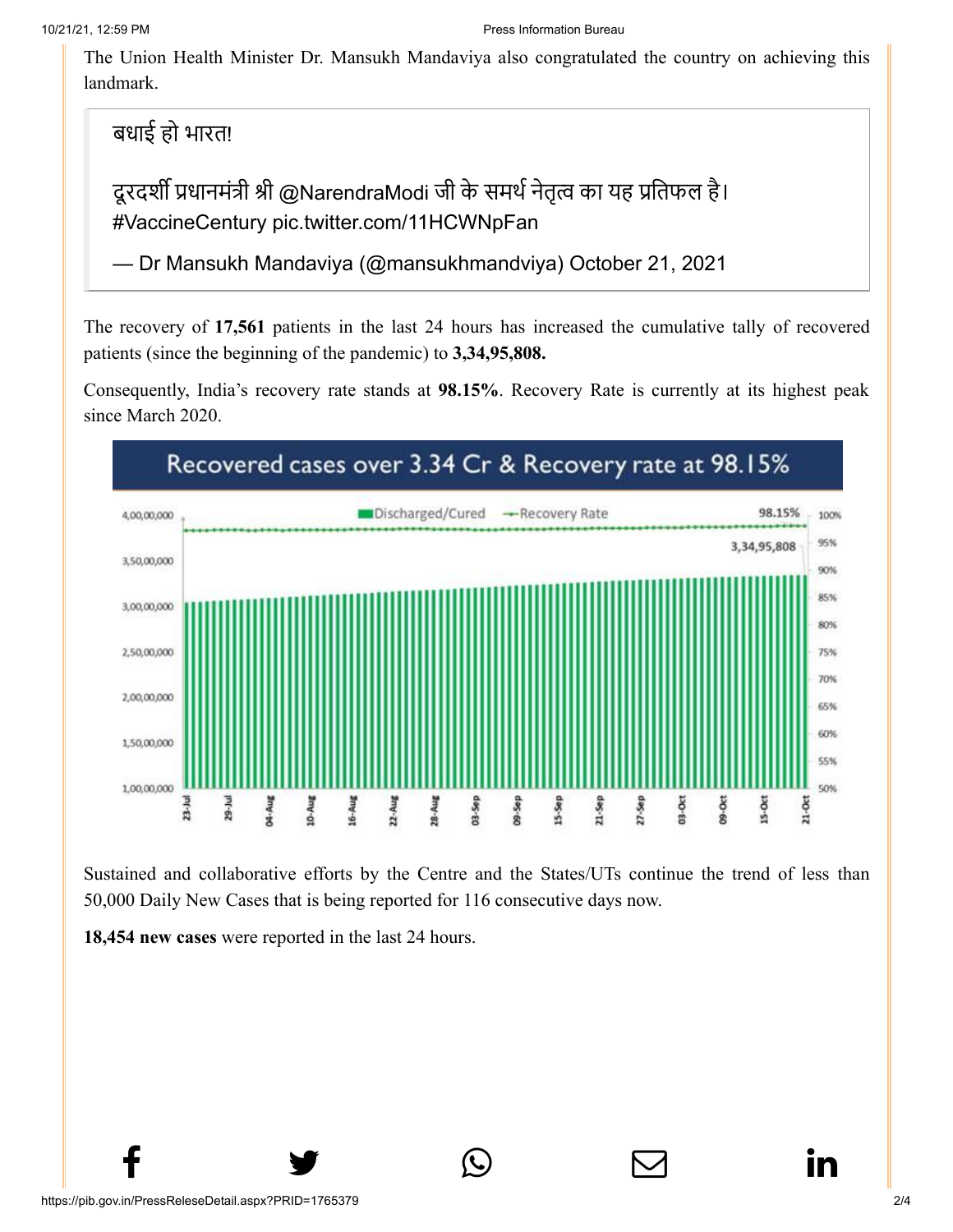10/21/21, 12:59 PM Press Information Bureau



The Active Caseload remains below 2 lakh mark and is presently at **1,78,831.** Active cases presently constitute **0.52%** of the country's total Positive Cases, which **is lowest since March 2020.**



The testing capacity across the country continues to be expanded. The last 24 hours saw a total of

12,47,506 tests being conducted. India has so far conducted over **59.57 Cr (59,57,42,218**) cumulative tests.

While testing capacity has been enhanced across the country, **Weekly Positivity Rate at 1.34% remains less than 3% for the last 118 days now.** The **Daily Positivity rate reported to be1.48%.** The daily Positivity rate has remained below3% for last 52 days and below 5% for 135 consecutive days now.

 $f$  y  $\circledcirc$   $\quad \circ$  in